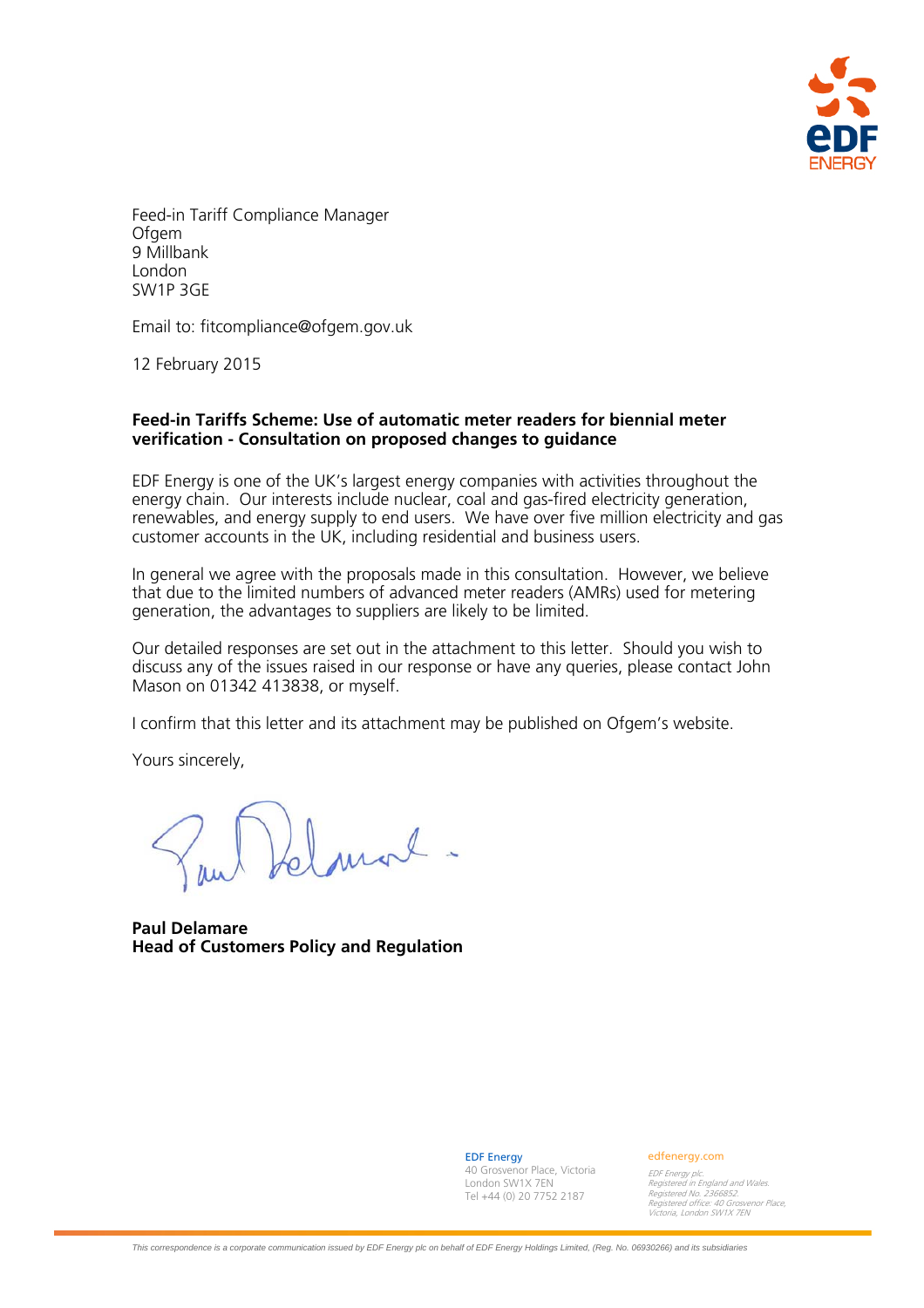

# **Attachment**

**Feed-in Tariffs Scheme: Use of automatic meter readers for biennial meter verification - Consultation on proposed changes to guidance** 

## **EDF Energy's response to your questions**

### **Q1. Do you agree with our proposal to allow the use of AMR data for biennial meter verification? Please provide evidence to support your answer.**

Yes. In general EDF Energy has no issue with the proposals set out. The three options proposed for verifying reads, including the ability to continue physical meter reads, should provide Licensees with sufficient flexibility to cover scenarios where data sourced directly from the meter service provider might not be appropriate.

We are not aware of significant amounts of advanced meter readers (AMR) used for the purpose of measuring generation of energy under the Feed-in Tariff (FIT) scheme. We do not currently differentiate between AMR and other types of generation meters and therefore would continue to subject all meters to the biennial physical meter check.

We do have experience of a relatively small number of FIT eligible generators who use AMR for export purposes. For these generators the reading of data, physical check of a meter, and the need to ensure it is secure against fraud are already requirements within existing industry codes. Therefore, the advantage gained by these proposals will be limited.

#### **Q2. Do you agree with the methods of verification and sample size we have proposed? If not, what would you propose and for what reason?**

As stated above, we do not differentiate between AMR and other types of generation meters and therefore would continue to subject all meters to the biennial physical meter check. However, where suppliers do alter their practice on AMR reads a 5% sample check would seem reasonable in order to ensure against fraud.

#### **Q3. Do you agree with the security measures proposed in this section? Are there any other security measures you think are required? If so, please provide reasoning and evidence to support your proposal**

Yes, the security measures proposed seem reasonable and in line with the measures provided as standard by most meter service providers.

#### **Q4. Do you agree with our proposals regarding standardisation of installation and commissioning, methods of communication and data models? If not, what alternatives would you suggest?**

EDF Energy has no comment to make on this issue.